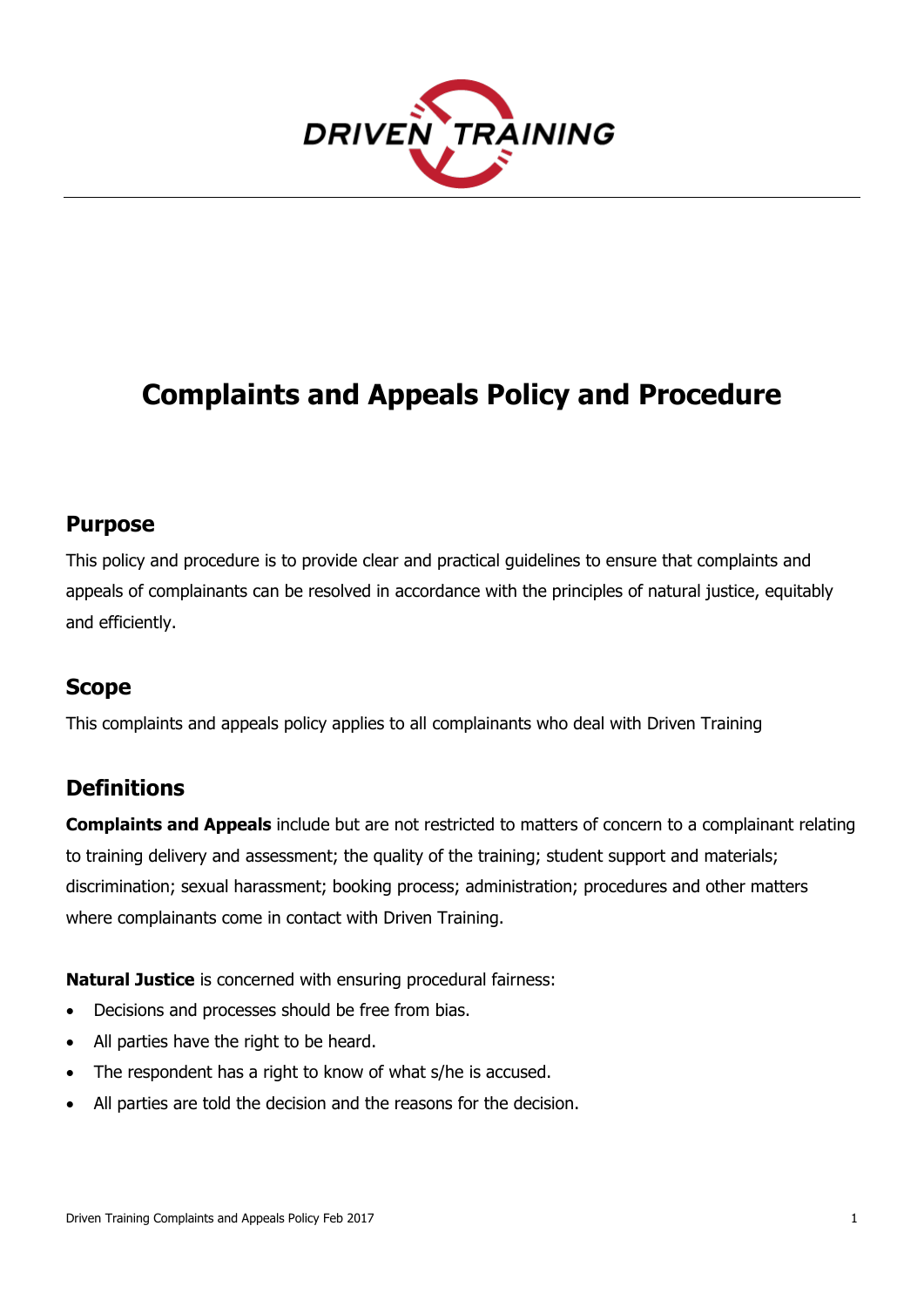

## **Policy**

Driven Training believes that anyone, who has a complaint or appeal, has the right to raise the complaint or appeal and expect that every effort will be made to resolve it in accordance with this policy, without prejudice or fear of reprisal or victimisation.

The complainant has the right to present the complaint or appeal formally and in writing.

Driven Training will manage all complaints and appeals fairly, equitably and efficiently as possible. Driven Training will encourage the parties to approach the complaint or appeal with an open mind and to resolve problems through discussion and conciliation. Where a complaint or appeal cannot be resolved through discussion and conciliation, Driven Training acknowledges the need for an appropriate external and independent person to mediate between the parties. The parties will be given the opportunity to formally present their case to the independent person.

Confidentiality will be maintained throughout the process of making and resolving complaints. Driven Training seeks to protect the rights and privacy of all involved and to facilitate the return to a comfortable and productive learning environment.

A copy of this Policy is available to all interested parties via the Driven Training website and is available in the Student Handbook. The information will also contain details of external authorities that they may approach.

### **Procedure**

A complainant should follow the steps below:

- 1. Complainant should discuss the issue / complaint with the person involved to try and resolve it verbally.
- 2. If no resolution is reached, the complainant should discuss the issue / complaint with a representative from Driven Training to see if it can be resolved.